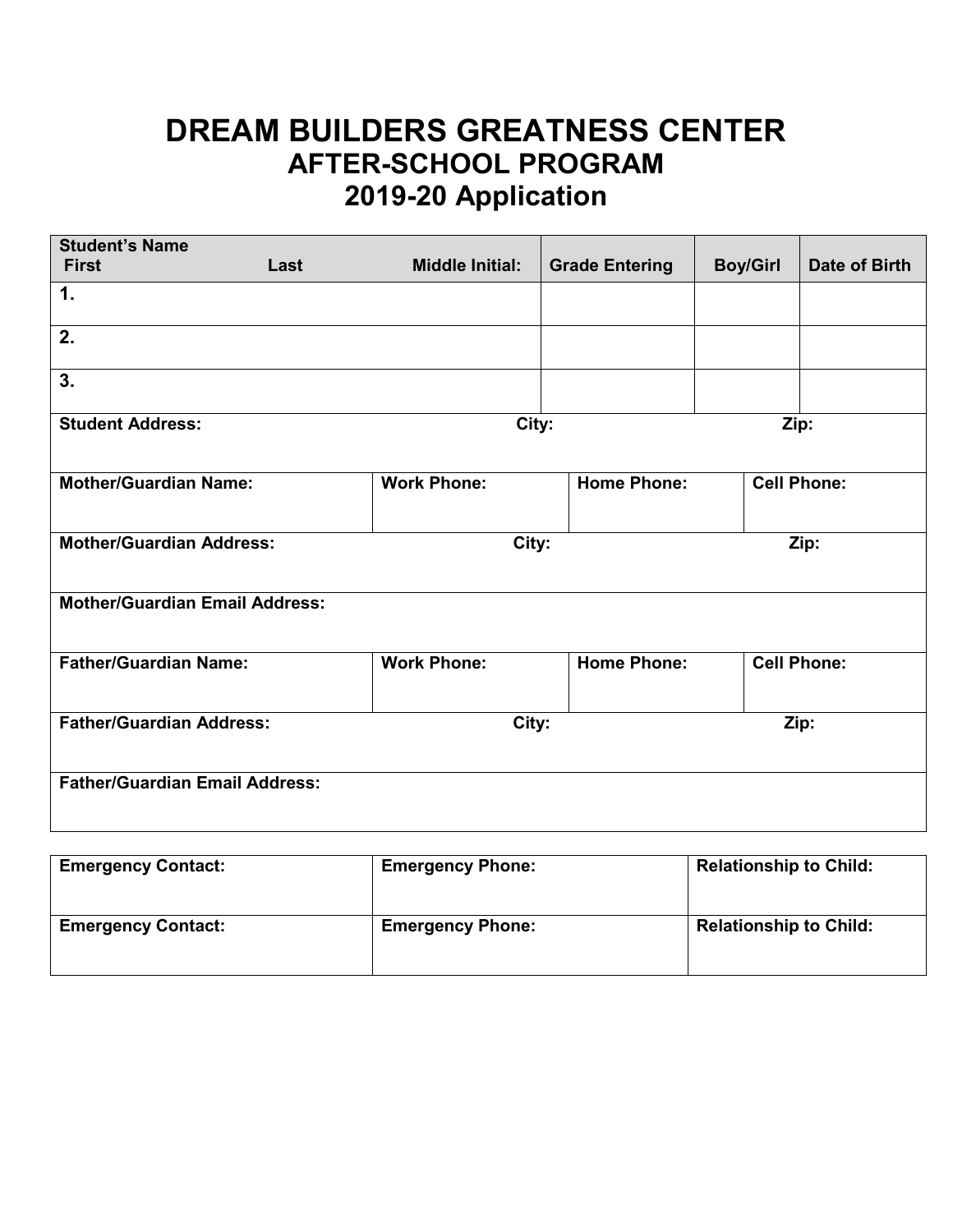## **Transportation:**

If your child will be picked up from school by Dream Builders Greatness Center, please provide the following information:

- **1. School child(ren) attends: \_\_\_\_\_\_\_\_\_\_\_\_\_\_\_\_\_\_\_\_\_\_\_\_\_\_\_\_\_\_\_\_\_\_\_\_\_\_\_\_\_\_\_\_\_\_\_**
- **2. Teacher Name: \_\_\_\_\_\_\_\_\_\_\_\_\_\_\_\_\_\_\_\_\_\_\_\_\_\_\_\_\_\_\_\_ Room #: \_\_\_\_\_\_\_\_\_\_\_\_\_\_\_\_**

## **RELEASE AUTHORIZATION**

**I authorize the following Adults (persons over 18 years old) to pick up my child (other than Parent/Guardian):**

| Name:<br><u> 1989 - Johann Barn, margaret eta industrial eta industrial eta industrial eta industrial eta industrial eta i</u> | <b>Relationship:</b><br><u> 1990 - Johann Barbara, martxa al</u> | Phone: _______________   |
|--------------------------------------------------------------------------------------------------------------------------------|------------------------------------------------------------------|--------------------------|
| Name:                                                                                                                          | <b>Relationship:</b>                                             | Phone: <b>Example 20</b> |
| Name:                                                                                                                          | <b>Relationship:</b>                                             | <b>Phone:</b>            |
| <u> 1989 - Johann Barn, mars ann an t-Amhain an t-Amhain an t-Amhain an t-Amhain an t-Amhain an t-Amhain an t-Amh</u>          |                                                                  |                          |
| Name:                                                                                                                          | <b>Relationship:</b>                                             | <b>Phone:</b>            |
|                                                                                                                                |                                                                  |                          |

## **Waiver/Authorization to Consent to Treatment of Minor**

I/We, the undersigned, parent(s) of, 1.1 and 1.1 and 1.1 and 1.1 and 1.1 and 1.1 and 1.1 and 1.1 and 1.1 and 1 any claim for injury or loss to said child that may be incurred or sustained as a result of participation and/or use of premises and equipment by said child in connection with Dream Builders Greatness Center After-School Program.

I/We, the undersigned, parent(s) of \_\_\_\_\_\_\_\_\_\_\_\_\_\_\_\_\_\_\_\_\_\_\_\_\_\_\_\_\_\_\_\_\_\_\_\_\_\_\_\_, a minor, do hereby authorize the Dream Builders Greatness Center, its branches, agents, employees, and volunteers as agent(s) for the undersigned to consent to any X-Ray examination, anesthetic, medical or surgical diagnosis or treatment and hospital care which is deemed advisable by, and is to be rendered under the general or special supervision of any physician and surgeon licensed hospital, whether such diagnosis or treatment is rendered at the office of said hospital.

It is understood that this authorization is given in advance of any specific consent to any and all such diagnosis, treatment or hospital care which the aforementioned physician in the exercise of his best judgment may deem advisable.

This authorization shall remain effective, unless revoked in writing delivered to said agent(s).